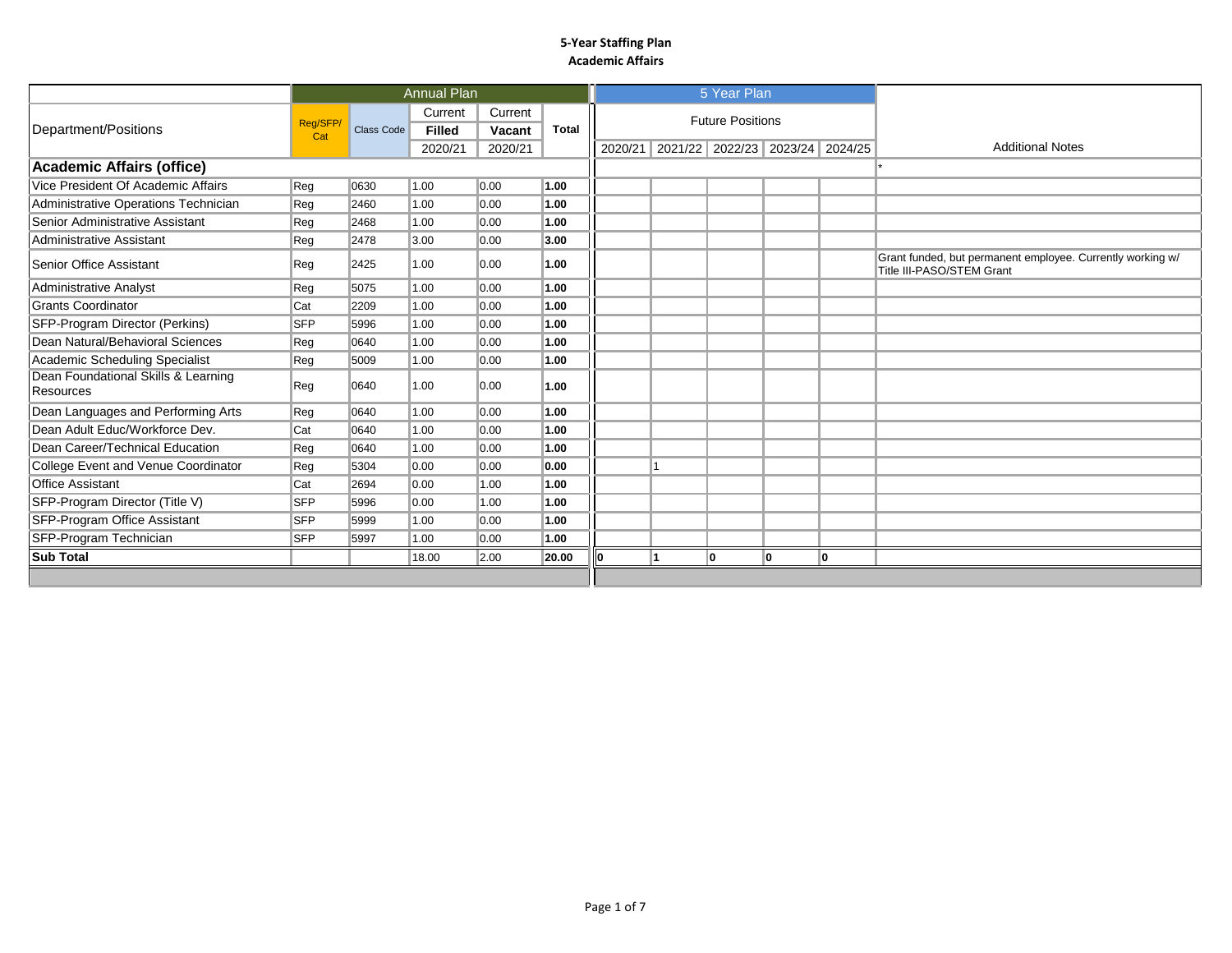|                                                               |                 |            | <b>Annual Plan</b> |         |              |                                         | 5 Year Plan             |    |     |                                                             |
|---------------------------------------------------------------|-----------------|------------|--------------------|---------|--------------|-----------------------------------------|-------------------------|----|-----|-------------------------------------------------------------|
|                                                               |                 |            | Current            | Current |              |                                         | <b>Future Positions</b> |    |     |                                                             |
| Department/Positions                                          | Reg/SFP/<br>Cat | Class Code | <b>Filled</b>      | Vacant  | <b>Total</b> |                                         |                         |    |     |                                                             |
|                                                               |                 |            | 2020/21            | 2020/21 |              | 2020/21 2021/22 2022/23 2023/24 2024/25 |                         |    |     | <b>Additional Notes</b>                                     |
| Academic Resource Center                                      |                 |            |                    |         |              |                                         |                         |    |     |                                                             |
| Instructional Assistant - Language Arts, C<br>basis - A-shift | Reg             | 4560       | 1.00               | 0.00    | 1.00         |                                         |                         |    |     | In general tutoring; request to extend to 12-months.        |
| Instructional Assistant - Mathematics, A basis-<br>A-shift    | $\ $ Reg        | 4579       | 1.00               | 0.00    | 1.00         |                                         |                         |    |     |                                                             |
| Instructional Assistant - Language Arts, C-<br>basis, B-shift |                 | 4560       | 0.00               | 0.00    | 0.00         |                                         |                         |    |     | For all labs                                                |
| Instructional Assistant- Language Arts, A-<br>basis, A-shift  | Cat             | 4560       | 1.00               | 0.00    | 1.00         |                                         |                         |    |     | For Writing Center; could be shared with Reading Lab        |
| Computer Laboratory Assistant                                 | ∥Reg            | 4595       | 1.00               | 0.00    | 1.00         |                                         |                         |    |     |                                                             |
| <b>Sub Total</b>                                              |                 |            | 4.00               | 0.00    | 4.00         | I٥                                      | I٥                      |    | lo. |                                                             |
|                                                               |                 |            |                    |         |              |                                         |                         |    |     |                                                             |
| <b>Adult Education/Dual Enrollment</b>                        |                 |            |                    |         |              |                                         |                         |    |     |                                                             |
| <b>Student Services Specialist</b>                            | Cat             | 5044       | 1.00               | 0.00    | 1.00         |                                         |                         |    |     |                                                             |
| <b>Sub Total</b>                                              |                 |            | 1.00               | 0.00    | 1.00         | I٥                                      | I٥                      | 10 | 10  |                                                             |
|                                                               |                 |            |                    |         |              |                                         |                         |    |     |                                                             |
| <b>Art/Art Gallery</b>                                        |                 |            |                    |         |              |                                         |                         |    |     |                                                             |
| <b>Art Gallery Preparator</b>                                 | Reg             | 5253       | $\vert$ 0.20       | 0.00    | 0.20         |                                         |                         |    |     | Request in PR to increase to .5, then 1                     |
| Instructional Assistant - Art (or Indus. Tech)                |                 | 5252       | 0.00               | 0.00    | 0.00         |                                         |                         |    |     | computer lab, ceramics, painting, sculpture and printmaking |
| <b>Sub Total</b>                                              |                 |            | 0.20               | 0.00    | 0.20         |                                         |                         | 10 | I٥  |                                                             |
|                                                               |                 |            |                    |         |              |                                         |                         |    |     |                                                             |
| <b>Athletics</b>                                              |                 |            |                    |         |              |                                         |                         |    |     |                                                             |
| <b>Athletic Trainer</b>                                       | Reg             | 5310       | 2.00               | 0.00    | 2.00         |                                         |                         |    |     |                                                             |
| Senior Office Assistant                                       | Reg             | 2425       | 1.00               | 0.00    | 1.00         |                                         |                         |    |     |                                                             |
| Sports Information Specialist                                 |                 | 2115       | 0.00               | 0.00    | 0.00         |                                         |                         |    |     |                                                             |
| <b>Sub Total</b>                                              |                 |            | 3.00               | 0.00    | 3.00         | 10                                      | 10                      |    | O   |                                                             |
|                                                               |                 |            |                    |         |              |                                         |                         |    |     |                                                             |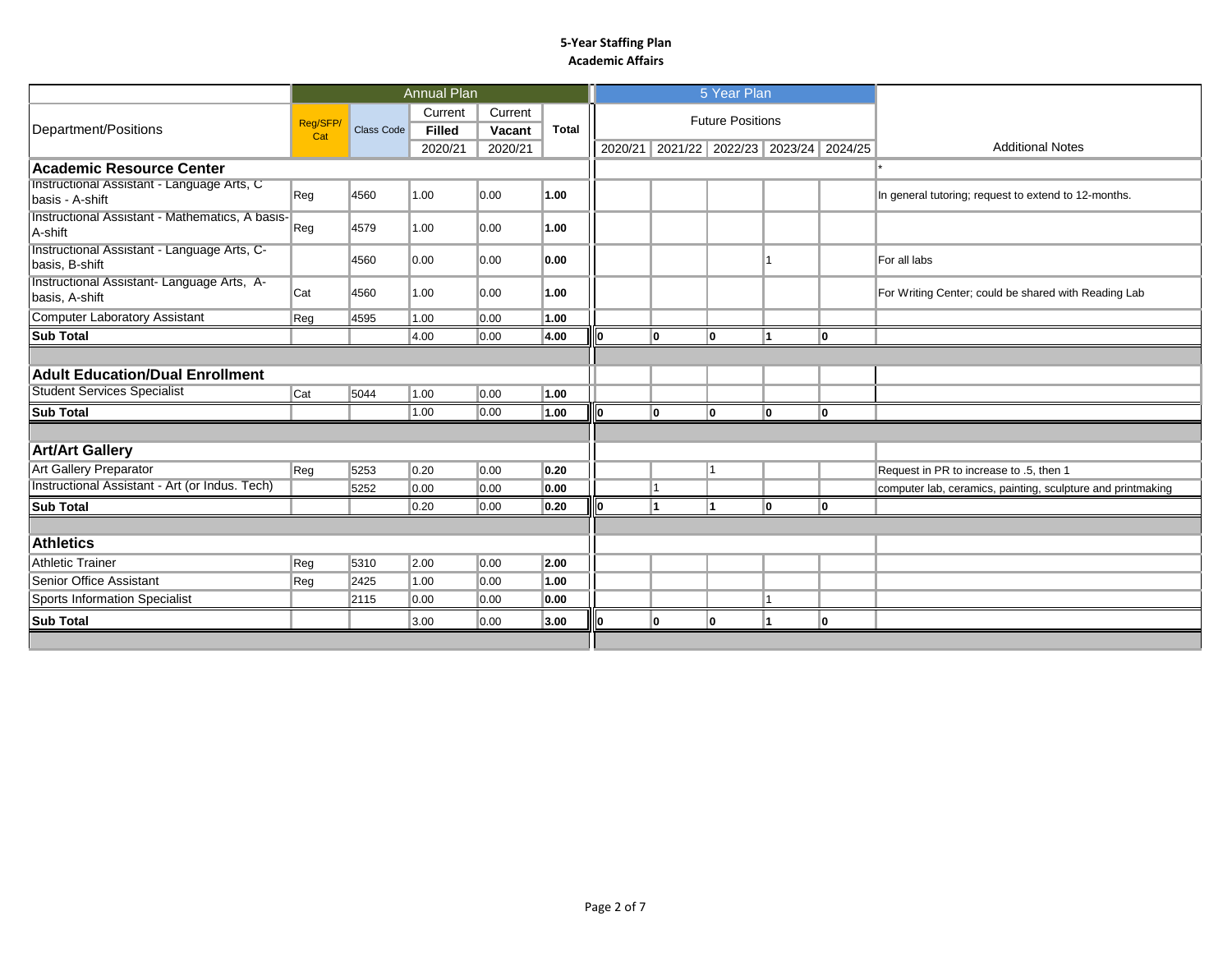|                                                               |            |            | <b>Annual Plan</b> |         |       |      |                                         | 5 Year Plan             |      |     |                                     |
|---------------------------------------------------------------|------------|------------|--------------------|---------|-------|------|-----------------------------------------|-------------------------|------|-----|-------------------------------------|
|                                                               | Reg/SFP/   |            | Current            | Current |       |      |                                         | <b>Future Positions</b> |      |     |                                     |
| Department/Positions                                          | Cat        | Class Code | <b>Filled</b>      | Vacant  | Total |      |                                         |                         |      |     |                                     |
|                                                               |            |            | 2020/21            | 2020/21 |       |      | 2020/21 2021/22 2022/23 2023/24 2024/25 |                         |      |     | <b>Additional Notes</b>             |
| <b>Biological Sciences</b>                                    |            |            |                    |         |       |      |                                         |                         |      |     |                                     |
| Secretary                                                     | Reg        | 2480       | 1.00               | 0.00    | 1.00  |      |                                         |                         |      |     |                                     |
| Life Sciences Lab Technician, D-Basis, A-shift <sup>Reg</sup> |            | 5263       | 2.00               | 0.00    | 2.00  |      |                                         |                         |      |     |                                     |
| Life Sciences Lab Technician, D-Basis, -B-<br>shift           | Reg        | 5263       | 1.00               | 0.00    | 1.00  |      |                                         |                         |      |     | Funded 2 months through categorical |
| Life Sciences Lab Technician, C-Basis, -B-<br>shift           |            | 5263       | 0.00               | 0.00    | 0.00  |      | 11                                      |                         |      |     | .5, 10-month                        |
| Life Sciences Lab Technician, C-Basis, -A-<br>shift           |            | 5263       | 0.00               | 0.00    | 0.00  |      |                                         |                         |      |     |                                     |
| <b>Sub Total</b>                                              |            |            | 4.00               | 0.00    | 4.00  | n    | 11                                      | I٥                      | 11   | I٥  |                                     |
|                                                               |            |            |                    |         |       |      |                                         |                         |      |     |                                     |
| <b>CalWorks</b>                                               |            |            |                    |         |       |      |                                         |                         |      |     |                                     |
| SFP-Program Technician                                        | Cat        | 5998       | 2.00               | 0.00    | 2.00  |      |                                         |                         |      |     |                                     |
| <b>Sub Total</b>                                              |            |            | 2.00               | 0.00    | 2.00  | I٥   | lo.                                     | lo                      | I٥   | lo. |                                     |
|                                                               |            |            |                    |         |       |      |                                         |                         |      |     |                                     |
| <b>Chemistry/Physics</b>                                      |            |            |                    |         |       |      |                                         |                         |      |     |                                     |
| Chemistry Lab Technician, G-basis                             | Reg        | 5254       | 0.50               | 0.00    | 0.50  |      |                                         |                         |      |     |                                     |
| Chemistry Lab Technician, C-basis                             | Reg        | 5254       | 1.00               | 0.00    | 1.00  |      |                                         |                         |      |     |                                     |
| Physical Sciences Lab Technician, C-basis                     | Reg        | 5274       | 1.00               | 0.00    | 1.00  |      |                                         |                         |      |     |                                     |
| <b>Sub Total</b>                                              |            |            | 2.50               | 0.00    | 2.50  | llo. | I٥                                      | I٥                      | lo.  | ۱o  |                                     |
|                                                               |            |            |                    |         |       |      |                                         |                         |      |     |                                     |
| <b>Computer Science and Information Systems</b>               |            |            |                    |         |       |      |                                         |                         |      |     |                                     |
| Instructional Assistant - Inform. Tech.                       | Reg        | 4569       | 1.00               | 1.00    | 2.00  |      |                                         |                         |      |     |                                     |
| Instructional Assistant - Office Administration               | Reg        | 4582       | 1.00               | 0.00    | 1.00  |      |                                         |                         |      |     |                                     |
| <b>Sub Total</b>                                              |            |            | 2.00               | 1.00    | 3.00  | llo  | lo.                                     | l O                     | llo. | ll0 |                                     |
|                                                               |            |            |                    |         |       |      |                                         |                         |      |     |                                     |
| <b>Continuing Education/Noncredit</b>                         |            |            |                    |         |       |      |                                         |                         |      |     |                                     |
| <b>SFP-Program Specialist</b>                                 | <b>SFP</b> | 5997       | 0.88               | 0.00    | 0.88  |      |                                         |                         |      |     | Ongoing                             |
| <b>Sub Total</b>                                              |            |            | 0.88               | 0.00    | 0.88  | I٥   | I٥                                      | I٥                      | 10   | lo. |                                     |
|                                                               |            |            |                    |         |       |      |                                         |                         |      |     |                                     |
|                                                               |            |            |                    |         |       |      |                                         |                         |      |     |                                     |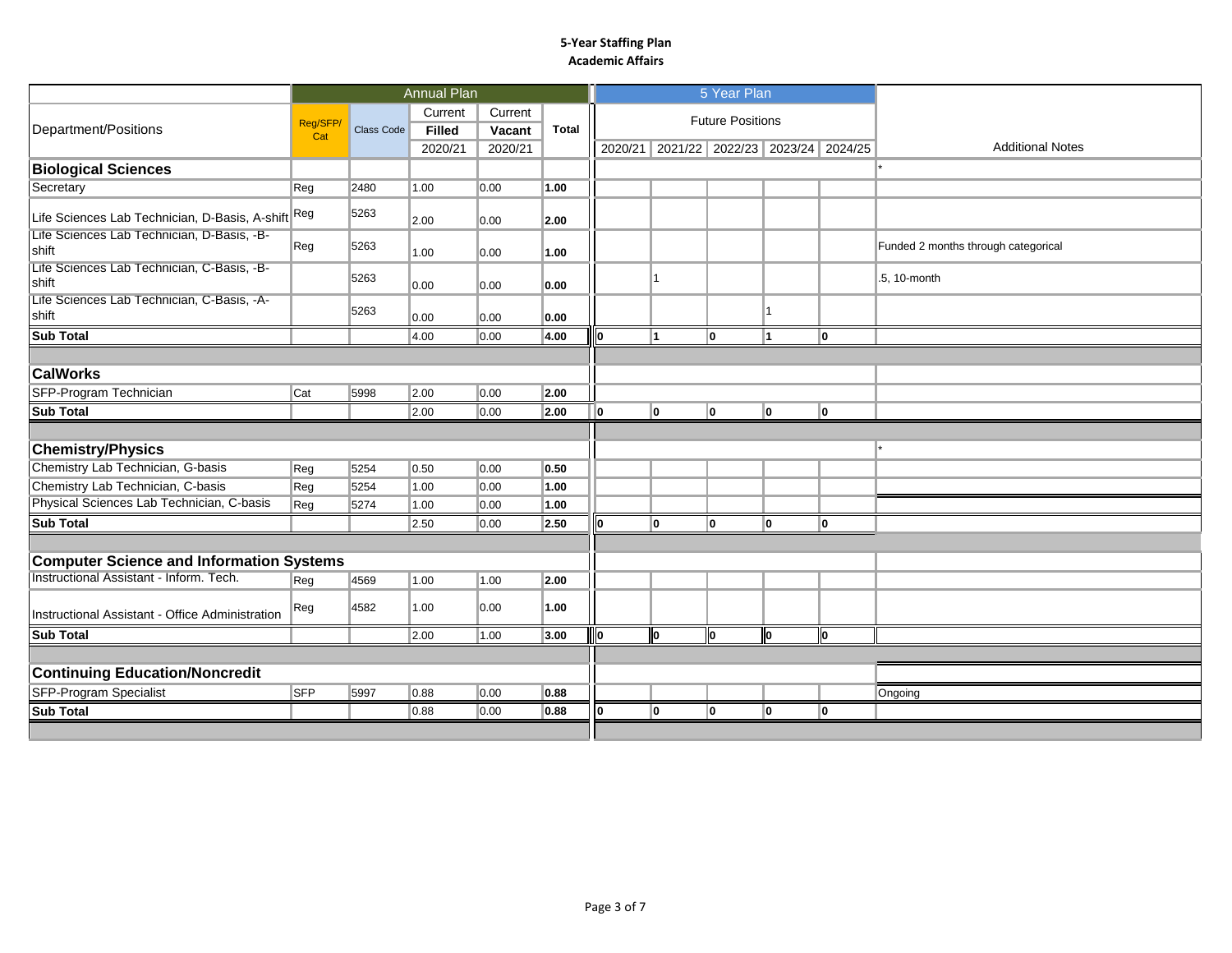|                                        |                 |            | <b>Annual Plan</b>                  |                              |       |         |     | 5 Year Plan                                                |    |     |                                                                   |
|----------------------------------------|-----------------|------------|-------------------------------------|------------------------------|-------|---------|-----|------------------------------------------------------------|----|-----|-------------------------------------------------------------------|
| Department/Positions                   | Reg/SFP/<br>Cat | Class Code | Current<br><b>Filled</b><br>2020/21 | Current<br>Vacant<br>2020/21 | Total | 2020/21 |     | <b>Future Positions</b><br>2021/22 2022/23 2023/24 2024/25 |    |     | <b>Additional Notes</b>                                           |
| <b>Cooperative Education</b>           |                 |            |                                     |                              |       |         |     |                                                            |    |     |                                                                   |
| <b>Student Services Aide</b>           | Reg             | 5048       | 0.00                                | 1.00                         | 1.00  |         |     |                                                            |    |     | Could provide support to Workforce and Family Resource<br>Center. |
| <b>Sub Total</b>                       |                 |            | 0.00                                | 1.00                         | 1.00  |         | lo. | 10                                                         | 10 | 10  |                                                                   |
|                                        |                 |            |                                     |                              |       |         |     |                                                            |    |     |                                                                   |
| <b>Earth Science</b>                   |                 |            |                                     |                              |       |         |     |                                                            |    |     |                                                                   |
| Instructional Technology/Lab Assistant |                 |            | 0.00                                | 0.00                         | 0.00  |         |     |                                                            |    |     | All Earth Science tech support- unclear classification            |
| <b>Sub Total</b>                       |                 |            | 0.00                                | 0.00                         | 0.00  | 10.     | I٥  | I٥                                                         |    | lo. |                                                                   |
|                                        |                 |            |                                     |                              |       |         |     |                                                            |    |     |                                                                   |
| <b>English</b>                         |                 |            |                                     |                              |       |         |     |                                                            |    |     |                                                                   |
| Secretary                              | Reg             | 2480       | 1.00                                | 0.00                         | 1.00  |         |     |                                                            |    |     |                                                                   |
| <b>Sub Total</b>                       |                 |            | 1.00                                | 0.00                         | 1.00  | חו      | lo. | I٥                                                         | 10 | lo. |                                                                   |
|                                        |                 |            |                                     |                              |       |         |     |                                                            |    |     |                                                                   |
| <b>Health Science</b>                  |                 |            |                                     |                              |       |         |     |                                                            |    |     |                                                                   |
| Instructional Assistant - Nursing      | Cat             | 4580       | 1.00                                | 0.00                         | 1.00  |         |     |                                                            |    |     |                                                                   |
| Patient Care Simulation Technician     |                 | 5258       |                                     |                              |       |         |     |                                                            |    |     |                                                                   |
| Senior Office Assistant                | Reg             | 2425       | 1.00                                | 0.00                         | 1.00  |         |     |                                                            |    |     |                                                                   |
| <b>Sub Total</b>                       |                 |            | 2.00                                | 0.00                         | 2.00  | llo     | 11  | I٥                                                         | I٥ | lo. |                                                                   |
|                                        |                 |            |                                     |                              |       |         |     |                                                            |    |     |                                                                   |
| <b>Job Training/Extension</b>          |                 |            |                                     |                              |       |         |     |                                                            |    |     |                                                                   |
| SFP-Program Specialist                 | <b>SFP</b>      | 5997       | 2.80                                | 0.00                         | 2.80  |         |     |                                                            |    |     | Potential increase of 0.2                                         |
| <b>Sub Total</b>                       |                 |            | 2.80                                | 0.00                         | 2.80  | ıη      | I٥  | 10                                                         | I٥ | I٥  |                                                                   |
|                                        |                 |            |                                     |                              |       |         |     |                                                            |    |     |                                                                   |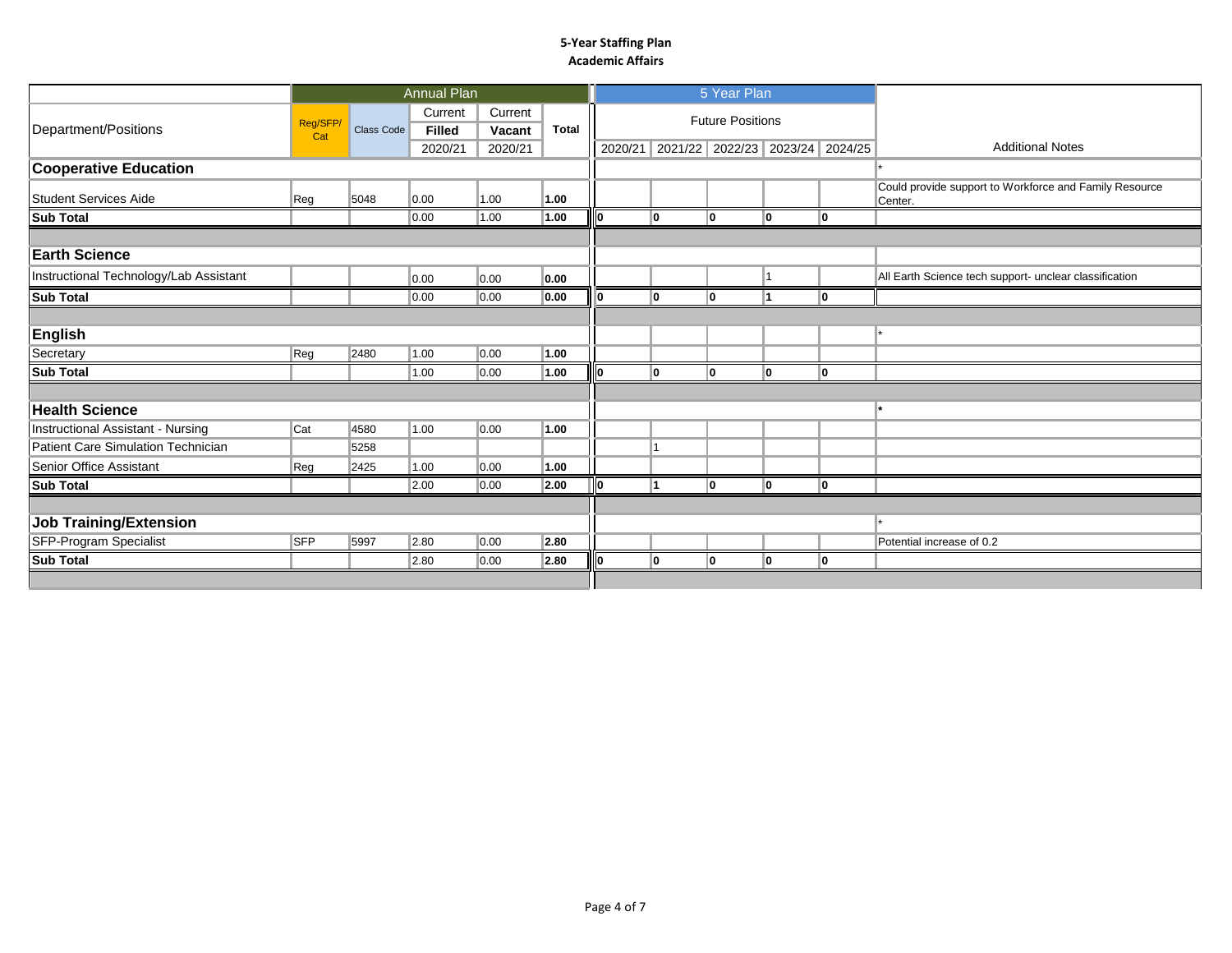|                               |                 |            | Annual Plan              |                   |              |         |                                 | 5 Year Plan             |    |    |                                                                                                    |
|-------------------------------|-----------------|------------|--------------------------|-------------------|--------------|---------|---------------------------------|-------------------------|----|----|----------------------------------------------------------------------------------------------------|
| Department/Positions          | Reg/SFP/<br>Cat | Class Code | Current<br><b>Filled</b> | Current<br>Vacant | <b>Total</b> |         |                                 | <b>Future Positions</b> |    |    |                                                                                                    |
|                               |                 |            | 2020/21                  | 2020/21           |              | 2020/21 | 2021/22 2022/23 2023/24 2024/25 |                         |    |    | <b>Additional Notes</b>                                                                            |
| Kinesiology                   |                 |            |                          |                   |              |         |                                 |                         |    |    |                                                                                                    |
| <b>Facilities Assistant</b>   | Reg             | 2449       | 3.00                     | 0.00              | 3.00         |         |                                 |                         |    |    |                                                                                                    |
| <b>Sub Total</b>              |                 |            | 3.00                     | 0.00              | 3.00         |         | I٥                              | ۱O                      | 10 | 10 |                                                                                                    |
|                               |                 |            |                          |                   |              |         |                                 |                         |    |    |                                                                                                    |
| <b>LAVC Historical Museum</b> |                 |            |                          |                   |              |         |                                 |                         |    |    |                                                                                                    |
|                               |                 |            | 0.00                     | 0.00              | 0.00         |         |                                 |                         |    |    | No permanent Classified staff requested at this time, but needs<br>to be reassessed in the future. |
| <b>Sub Total</b>              |                 |            | 0.00                     | 0.00              | 0.00         |         | 10                              |                         |    | 10 |                                                                                                    |
|                               |                 |            |                          |                   |              |         |                                 |                         |    |    |                                                                                                    |
| Library                       |                 |            |                          |                   |              |         |                                 |                         |    |    |                                                                                                    |
| Library Technician, A-shift   | Reg             | 2618       | 5.00                     | 0.00              | 5.00         |         |                                 |                         |    |    |                                                                                                    |
| Library Technician, B-shift   | Reg             | 2618       | 1.00                     | 0.00              | 1.00         |         |                                 |                         |    |    |                                                                                                    |
| Library Assistant, B-shift    | Reg             | 2621       | 1.00                     | 0.00              | 1.00         |         |                                 |                         |    |    | Will investigate reclassifing position to Library Technician.                                      |
| <b>Sub Total</b>              |                 |            | 7.00                     | 0.00              | 7.00         |         | I٥                              | ۱n                      |    | ۱o |                                                                                                    |
|                               |                 |            |                          |                   |              |         |                                 |                         |    |    |                                                                                                    |
| <b>Mathematics</b>            |                 |            |                          |                   |              |         |                                 |                         |    |    |                                                                                                    |
| Secretary                     | Reg             | 2480       | 1.00                     | 0.00              | 1.00         |         |                                 |                         |    |    |                                                                                                    |
| <b>Sub Total</b>              |                 |            | 1.00                     | 0.00              | 1.00         |         | I٥                              | 10                      | I٥ | 10 |                                                                                                    |
|                               |                 |            |                          |                   |              |         |                                 |                         |    |    |                                                                                                    |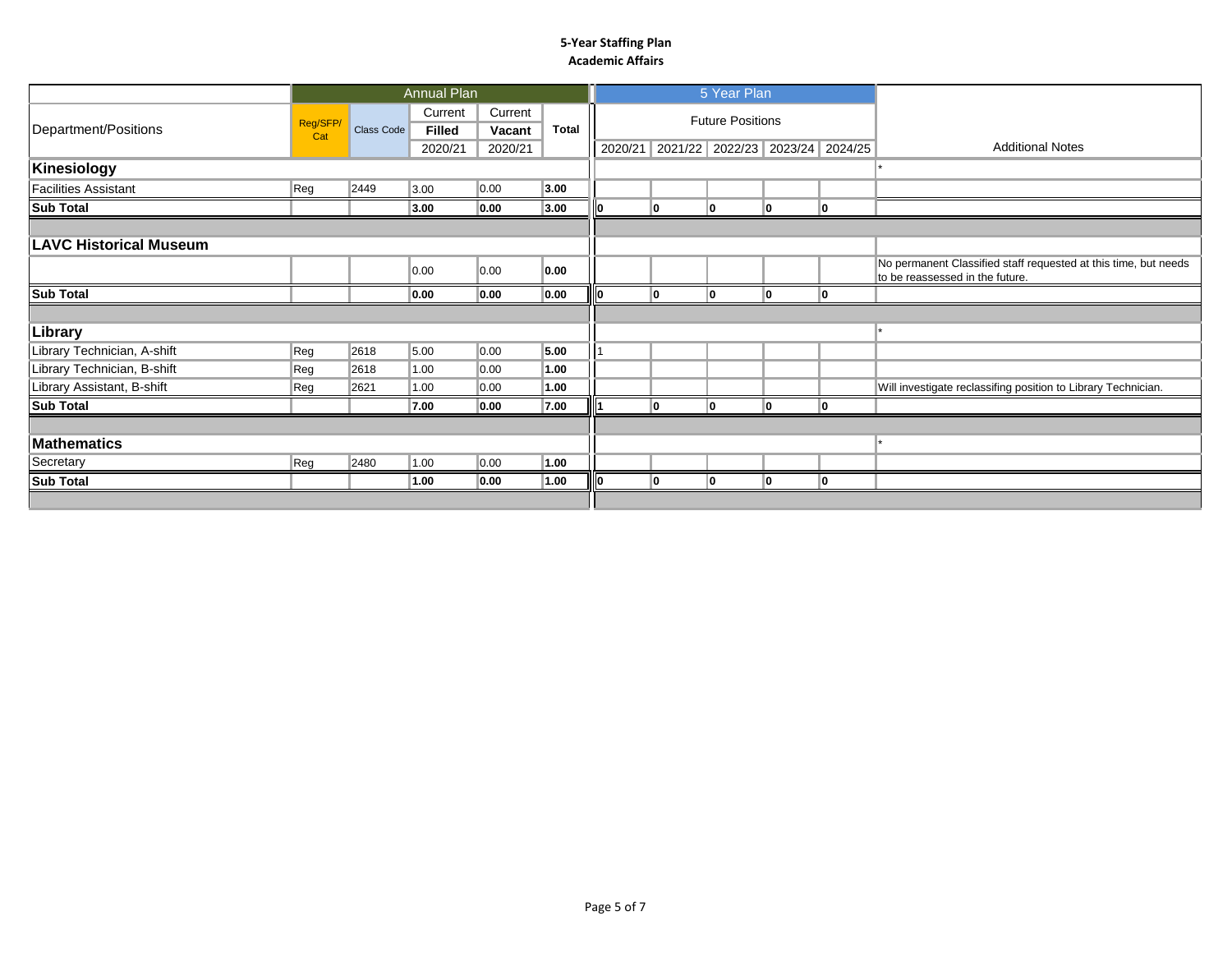|                                                |                |            | <b>Annual Plan</b>       |                   |              |     | 5 Year Plan             |                                                                |    |                                                                                                |
|------------------------------------------------|----------------|------------|--------------------------|-------------------|--------------|-----|-------------------------|----------------------------------------------------------------|----|------------------------------------------------------------------------------------------------|
| Department/Positions                           | Reg/SFP<br>Cat | Class Code | Current<br><b>Filled</b> | Current<br>Vacant | <b>Total</b> |     | <b>Future Positions</b> |                                                                |    |                                                                                                |
|                                                |                |            | 2020/21                  | 2020/21           |              |     |                         | 2020/21 2021/22 2022/23 2023/24 2024/25                        |    | <b>Additional Notes</b>                                                                        |
| <b>Media Arts</b>                              |                |            |                          |                   |              |     |                         | * Potentially could be shared with other Fine Art departments. |    |                                                                                                |
| <b>Instructional Assistant - Photography</b>   | Reg            | 5273       | 1.00                     | $\parallel$ 0.00  | 1.00         |     |                         |                                                                |    |                                                                                                |
| <b>Instructional Media Assistant</b>           |                | 5292       | 0.00                     | 0.00              | 0.00         |     |                         |                                                                |    |                                                                                                |
| Television/Cinema Engineer                     |                | 4605       | 0.00                     | 0.00              | 0.00         |     |                         |                                                                |    | Plan for VACC*                                                                                 |
| Computer Lab Assistant                         |                | 4595       | 0.00                     | 0.00              | 0.00         |     |                         |                                                                |    | Plan for VACC - could be shared with IT                                                        |
| <b>Sub Total</b>                               |                |            | 1.00                     | 0.00              | 1.00         |     | 12                      | ۱n                                                             | ۱O |                                                                                                |
|                                                |                |            |                          |                   |              |     |                         |                                                                |    |                                                                                                |
| <b>Music</b>                                   |                |            |                          |                   |              |     |                         |                                                                |    |                                                                                                |
| Instructional Assistant - Music, A-shift       | Reg            | 5268       | 1.00                     | 0.00              | 1.00         |     |                         |                                                                |    |                                                                                                |
| Piano Accompanist/Coach                        | Reg            | 5378       | 1.58                     | 0.50              | 2.08         |     |                         |                                                                |    | Unit requests additional .5. Some existing accompanist hours<br>should be shared with Theater. |
| Instructional Assistant - Music B-shift        |                | 5268       | 0.00                     | 0.00              | 0.00         |     | 0.5                     |                                                                |    |                                                                                                |
| <b>Sub Total</b>                               |                |            | 2.58                     | 0.50              | 3.08         | l0. | 0.5                     | ın                                                             | ۱n |                                                                                                |
|                                                |                |            |                          |                   |              |     |                         |                                                                |    |                                                                                                |
| <b>Technology</b>                              |                |            |                          |                   |              |     |                         |                                                                |    |                                                                                                |
| Instructional Assistant, Industrial Technology | $ {\sf Reg} $  | 5275       | 0.00                     | $\parallel$ 0.00  | 0.00         |     |                         |                                                                |    | Not currently requested.                                                                       |
| <b>Sub Total</b>                               |                |            | 0.00                     | 0.00              | 0.00         | O   | 10                      |                                                                | 10 |                                                                                                |
|                                                |                |            |                          |                   |              |     |                         |                                                                |    |                                                                                                |